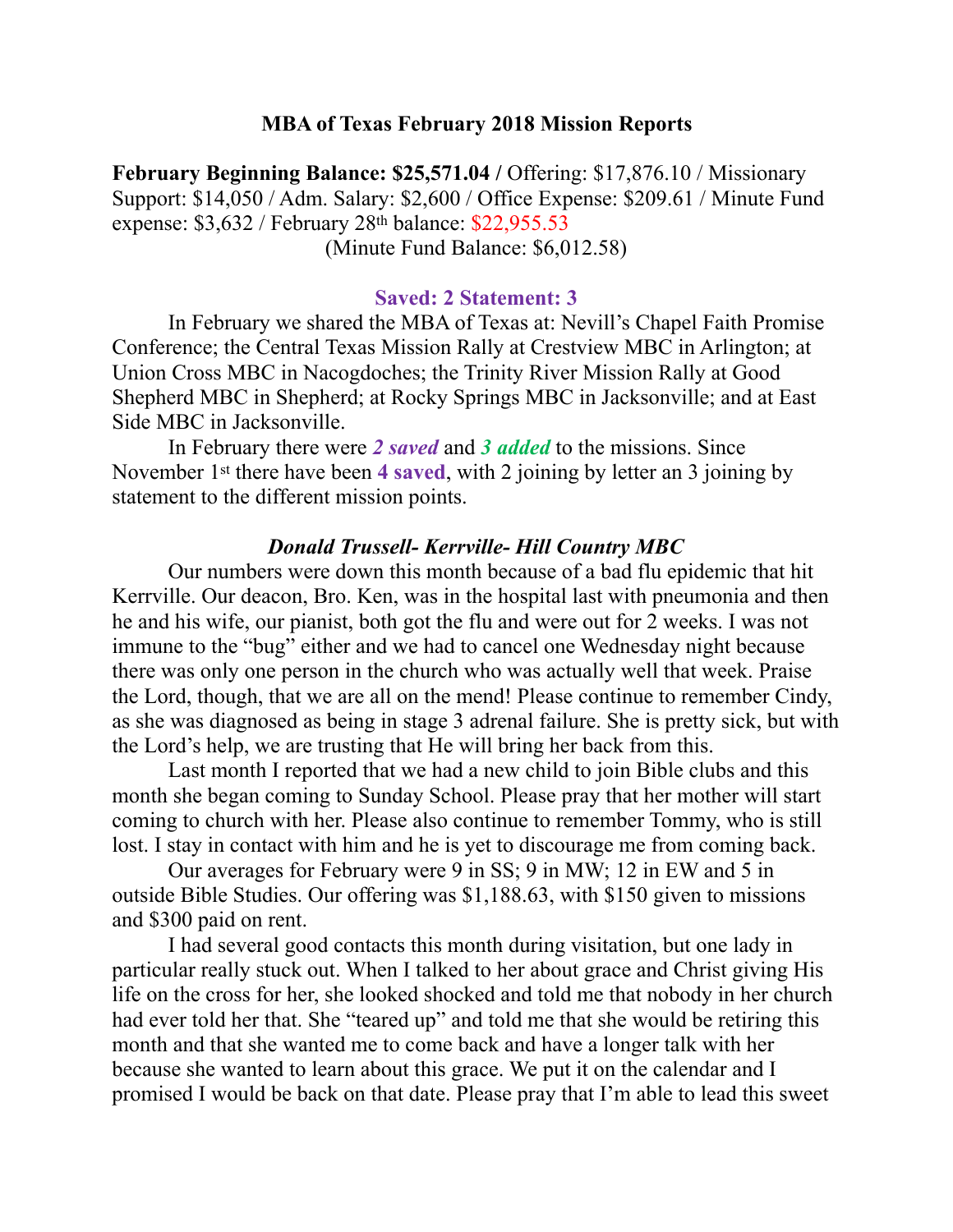lady to the Lord. Please also pray for our first annual "Friend Day" which will be held Easter Day. We have been working on this and praying for it for a couple of weeks, so that it will be a success and many will be saved.

God bless you all and thank you for your continued support.

# *Cory Page- Austin/Georgetown- Plant Texas*

 This month was different. Our Sunday numbers were down, because so many were out of town. We began the month with an unexpected trip to east Texas. Jessica lost an old friend unexpectedly, so we missed the first week for a funeral. Another week, the Pace's missed because Suzie's father was in the emergency room with heart trouble. Another week, the Shields missed to be with a Church interested in Alaska. And we missed another week because of a series of accidents on I-35 which turned a 15 minute drive into a 2 hour opportunity to visit with out children. Never a dull moment! The delivery job I mentioned in the last report did not work out. I was not meeting anyone while driving alone in my car. It did show me that there are creative ways to encounter people, so it was a success. Pray for me as I continue to seek ways to have quality encounters with the lost. Thanks for all who prayed for Jessica on the loss of her friend. God bless you all.

## *Glenn McCarver- El Paso*

*The flu:* The month of February has been a difficult one health wise. The flu took its toll with our family and after 2 ½ weeks we are still trying to recover. Please keep Amy in your prayers as it has hit her the hardest.

**Spanish class:** I will begin Spanish classes on February 27<sup>th</sup>. These classes will continue through May. Pray that God will give me the remembrance of what I am being taught.

*A place to start:* Starting next month, we are hoping to begin canvassing part of El Paso with a Religious Poll. This will not only help us to make contacts, but also help us know how to pray for them as well. Please pray that as we reach out, that we will be able to see souls come to know Jesus as their personal Savior.

# *David Smith- Mansfield- Lifeline BC*

*Saved:* I was privileged to lead a lady to Christ in my shuttle van at work. Pray she will come out to church soon. The first soul saved this year. Pray for more! *One ready:* The youngest daughter of our newest church family has decided to follow Christ in Baptism. Recently the Adventists pastor offered us the use of their baptistery. Praise God!

*Family added:* Recently a family of four have been attending our church. They came as a result of our B.L.E.S.S. outreach ministry. They were given our door hanger back in November by our TBI outreach students and decided it was time to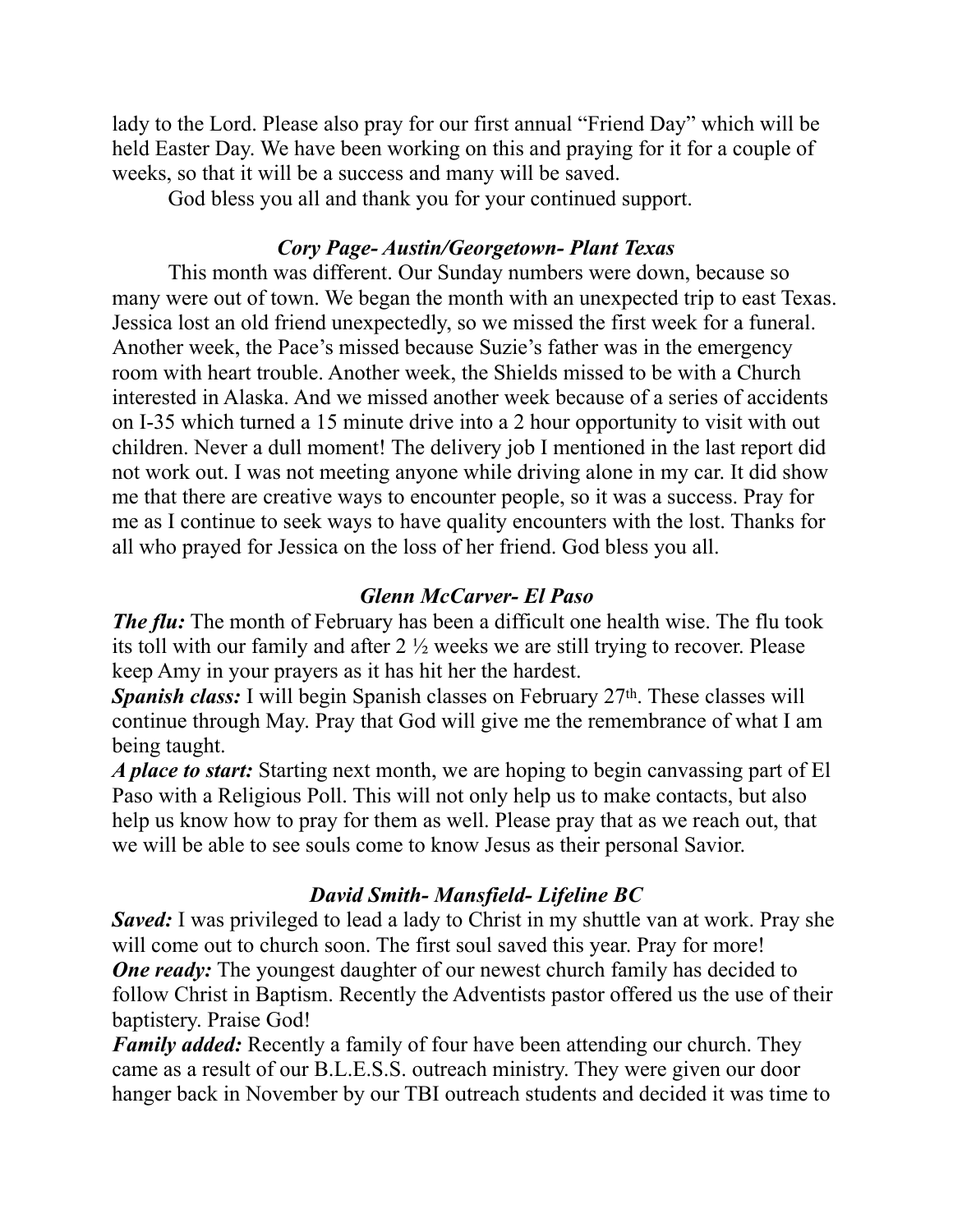come visit our church. They are now members as of this last Sunday.

 Our averages for February were 19 in MW and 9 in outside Bible study. **We had 1 saved and another awaiting baptism. We had 3 to join by statement.** Our offering was \$2,667.69 with \$200 given to missions and \$650 paid on rent. The church pays \$300 toward the pastor's salary and \$150 toward his insurance. *Ministry Developments:* We are so thankful for several of our people taking on ministry and service. They have much to learn yet, but there is a willingness for which we thank God.

 Denise is handling our church accounts as far as preparing our deposits to the bank. What a blessing she is. We've waited a long time to find the right person for this ministry in our church.

*Van needed:* One of our newest members, A.D. Silas, a preacher and former pastor, would like to start a van ministry in order to pick up people for church. He is actively doing outreach on his own and feels there is a need. We are therefore appealing for a church van to be donated to us if at all possible. Please call us at: 817-726-8781.

### *Joe Bozarth- Conroe- Fellowship BC*

 The month of February has, as usual, been busy here in Conroe. First, we set the date for the dedication for the building. Then we found out that it conflicted with another church and their plans. So, we set it again and once again another church was having an occasion. Finally, we had to go into March to get a date that did not bother with another church's services and by then the end of the month was upon us and we had to rush to put everything together in time for our final choice of days. As I write this report it looks like all will be well for March 3rd.

 Satan or something has dealt us hard times this month. We have church wide outreach on Saturday's and every Saturday except one, it rained. The one that did not have rain was the Saturday of our quarterly Mission Rally. However, we have had several visitors and at least one couple seems to be good prospects.

Our averages for February were 8 in SS; 10 in MW; 8 in EW; and 8 on Wednesday evening. Our offering was \$2,774 with \$399 given to missions and \$2,006.75 paid on the loan.

We have had several opportunities to witness to new move in's. At the hospital while on a visit there I met two different nurses that did not have a church home. And there have been several times, just in my everyday moving around town, I have also reached out to folks who were new to the community. Being alert to those we come in contact with gives many great times to witness. Some might say the fact that there has been two full moons in February may account for our difficulties but we know better, don't we?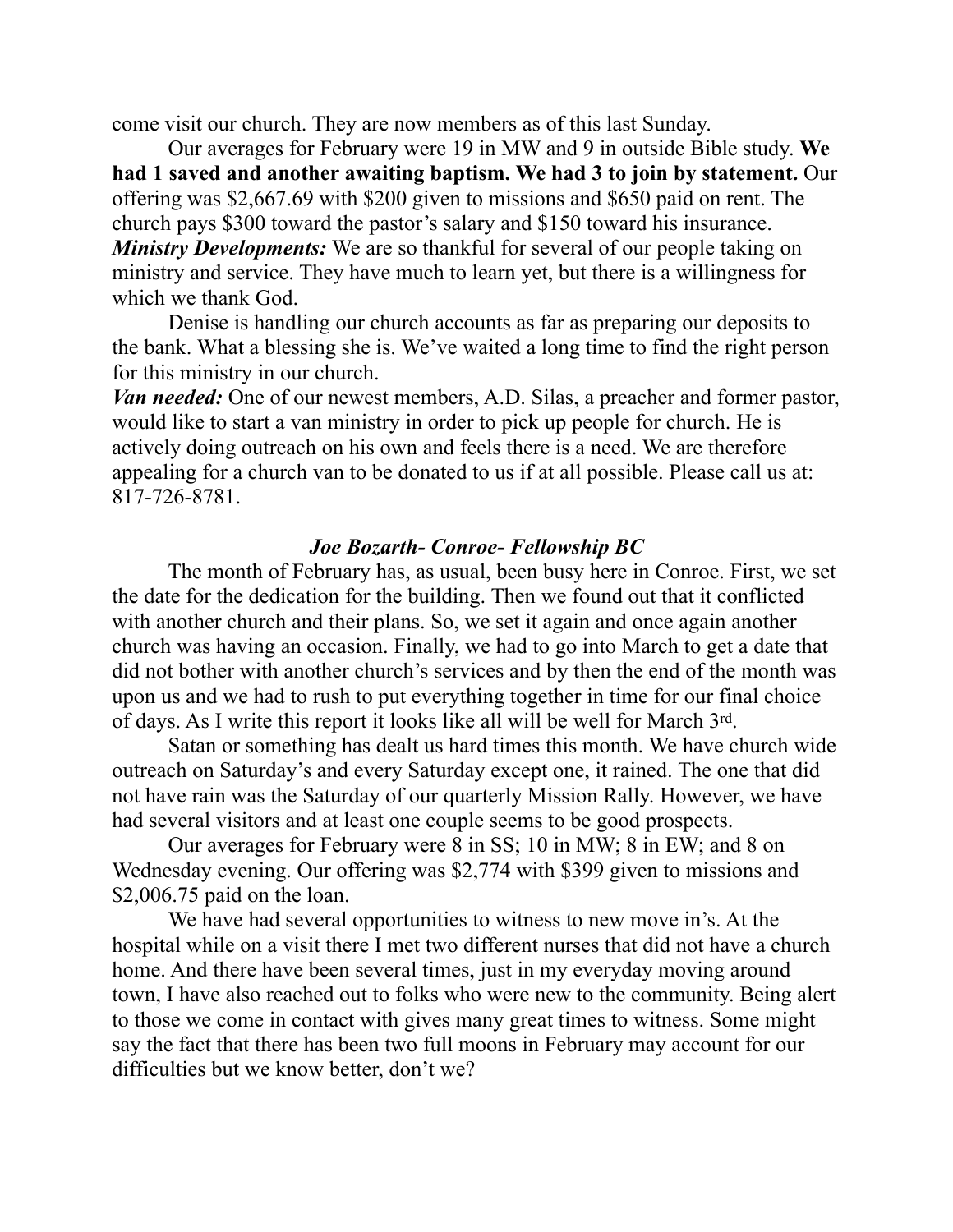## *Victor Rice- San Antonio- Shiloh MBC*

We start with much thanks for prayers and support given to Shiloh MBC. This month has been trying. We were blessed as the preaching of God's word resulted in one of the guest from Silver Manor Nursing Home, who comes to our services at the nursing home and our Sunday services, comes forward and called upon the Lord Jesus as Savior and ask to be baptized. We are so thankful that the Lord is still working. Pray for Bro. Henry so he understands the teachings of baptism.

Our averages for February were 13 in SS; 20 in MW; 15 in EW; and 14 on Wednesday evenings. *We had 1 saved and awaiting baptism.* Our offering was \$2,087 with \$242 given to missions and \$1,200 paid on rent.

On February 14th, I had my second surgery for what was thought to be a double hernia surgery that ended up to be a triple hernia. The surgery has taken a lot of strength from me. Despite heavy swelling, I was able to preach the following Sunday morning service to which the altar was used heavily. That service drained me physically. Pray as the doctor said the healing process will take 6 more weeks which is a total of 3 months.

To close the month, the last Saturday I was ask by a retired doctor to visit a resident at Silver Manor nursing home that wanted to end her life that day from an ongoing broken heart. I am so thankful that I was able to share Jesus, and know He loves her. After sharing salvation, she gave a testimony of when she gave her life to Jesus during an open heart surgery years ago. We were able to share God's love and had a heartfelt circle of prayer in her room and afterwards her and the doctor were so thankful that they witnessed the peace of God. We are her new family that love her. Keep Dora in prayer as God guides us to mend a broken heart. We give thanks to our Lord for February.

### *Leland Acker- Early- Life Point BC*

 February was another blessed month at Life Point Baptist Church (mission of Rocky Springs MBC of Jacksonville, TX). Attendance held steady despite adverse weather, and progress has been made on the new worship center. The walls are complete, painted and trimmed, with the interior doors hung.

 The air conditioning and electrical fixtures go in this week, and the suspended ceiling will follow soon thereafter. The next step will be flooring, cabinetry, and plumbing fixtures. Then, we'll pave the parking lot and apply for a certificate of occupancy. I feel we can accomplish this before our lease on the chamber of commerce building expires on May 31st.

 Our averages for February were 17 in SS; 20 in MW; 10 in outside Bible studies. Our offering was \$1,818. 08 with \$300 given to missions and \$300 paid on rent.